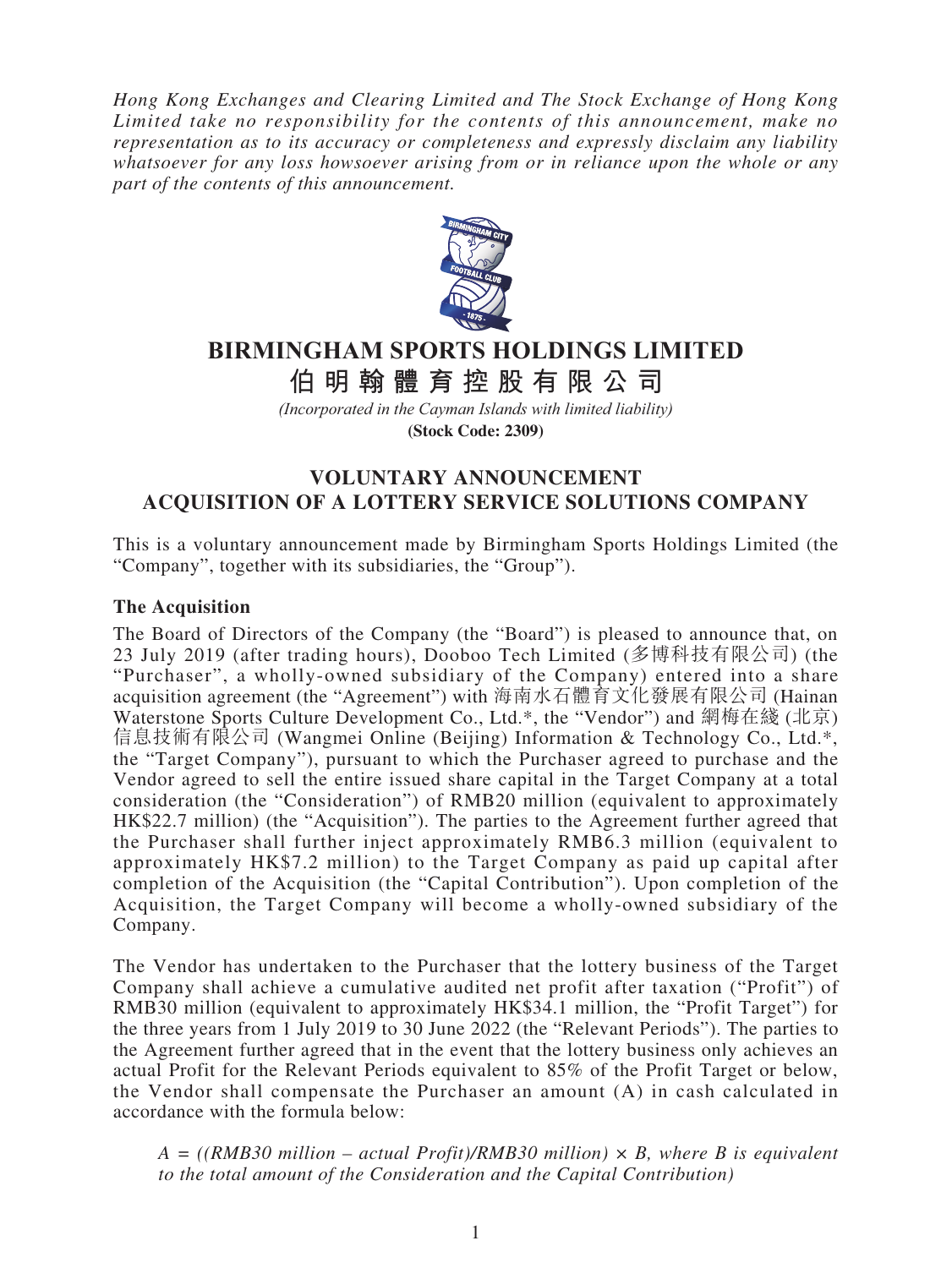### **Background of the Target Company**

The Target Company is a limited company established in the People's Republic of China (the "PRC") in 2008, which principally engages in the provision of technology and operation service solutions and terminal equipment for lottery systems in the PRC. The lottery service solutions provided by the Target Company cover development, technological supports, monitoring and maintenance of lottery sales and operational systems as well as mobile payment system, sourcing of terminal equipment and design and development of lottery games. The customers of the Target Company are mainly lottery business operators in the PRC. Going forward, the Target Company will seek cooperation opportunities with overseas lottery business operators, such as those in Southeast Asia, Europe and Australia.

The core management team of the Target Company possesses over 10 years of experience in the lottery service industry. The Target Company has obtained ISO9001 certification for its quality management system and ISO27001 certification for its information security management activities of lottery-related software development and operational services.

#### **Reasons for and benefits of the Acquisition**

The Company is engaged in investment holding and the principal activities of its major subsidiaries are the operation of a professional football club in the United Kingdom and investment in properties.

For the six months ended 31 December 2018, the football club business was still incurring substantial loss and required continual support by the Company. As disclosed in the interim report of the Company for the six months ended 31 December 2018, with an aim to broaden the business scope and scale of the Company, to reduce the risk associated with reliance on one single operation and to enhance the performance of the Group, the management of the Company has been ambitious in exploring development in different markets and industries.

According to figures published by the Ministry of Finance of the PRC, the PRC annual lottery sales in 2018 set a record high of approximately RMB511.5 billion, representing approximately 19.9% increase as compared to 2017. Despite the significant size of the PRC lottery market, the penetration rate of regulated lottery in the PRC remains comparatively low by international standards. Given that lottery participation in the PRC is well below that of developed markets such as Europe and the United States, there is enormous potential for future growth in the PRC's legal lottery market. At present, there are two government bodies which are authorised to issue lotteries in the PRC: sports lottery issued by China Sports Lottery Administration Centre and welfare lottery issued by China Welfare Lottery Issuing Centre, the lottery sales of which represented approximately 56.1% and 43.9% of the total lottery market in the PRC in 2018 respectively.

The Board considers that the Acquisition represents a valuable opportunity for the Group to achieve the foregoing aims by tapping into the lottery service solutions business after taking into account the experience of the Target Company and the prospects of the lottery market; and therefore the Acquisition is in the interests of the Company and its shareholders as a whole.